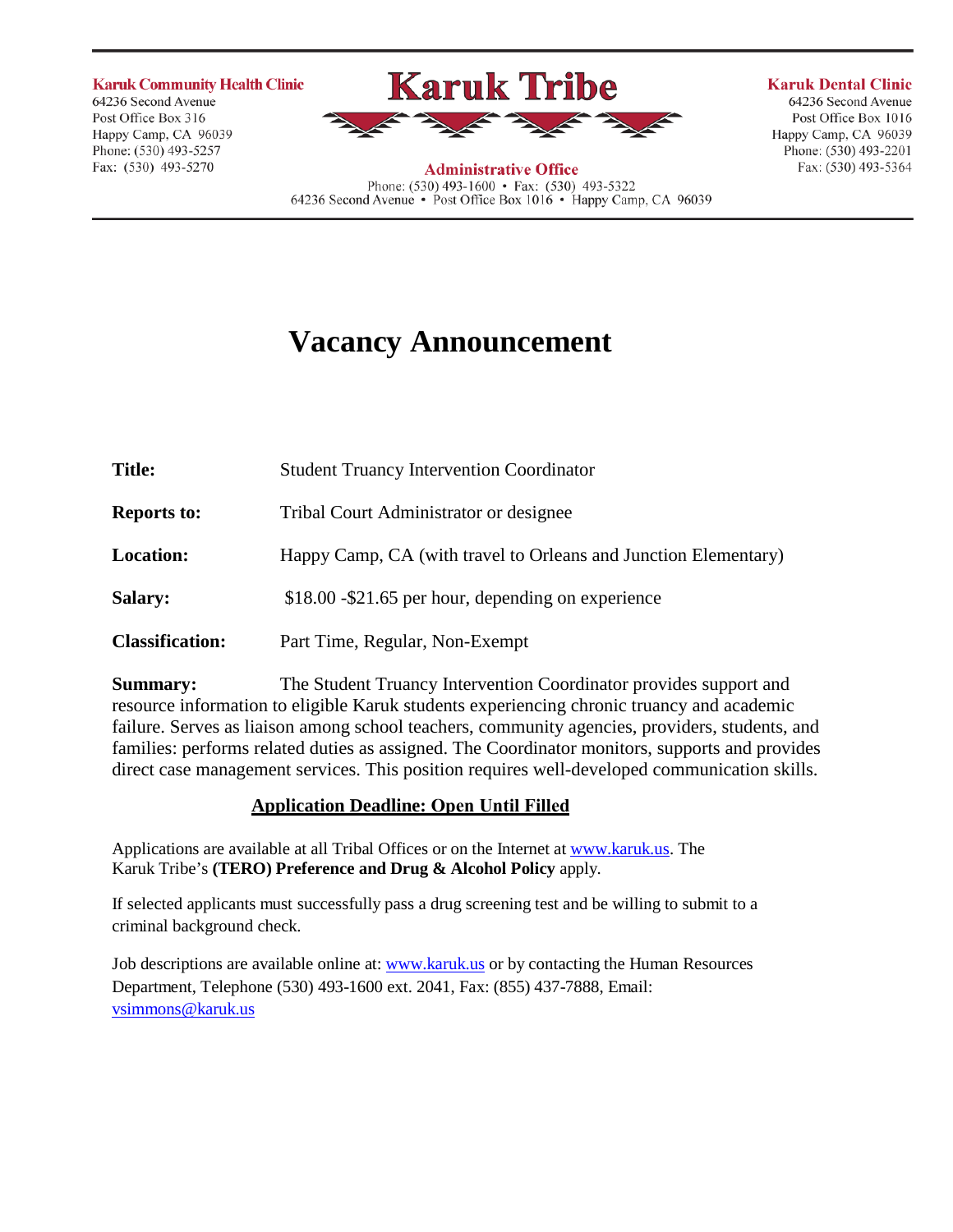## **Job Description**

| <b>Title:</b>          | <b>Student Truancy Intervention Coordinator</b>                 |
|------------------------|-----------------------------------------------------------------|
| <b>Reports to:</b>     | Tribal Court Administrator or designee                          |
| <b>Location:</b>       | Happy Camp, CA (with travel to Orleans and Junction Elementary) |
| <b>Salary:</b>         | $$18.00 - $21.65$ per hour, depending on experience             |
| <b>Classification:</b> | Part Time, Regular, Non-Exempt                                  |

**Summary:** The Student Truancy Intervention Coordinator provides support and resource information to eligible Karuk students experiencing chronic truancy and academic failure. Serves as liaison among school teachers, community agencies, providers, students, and families: performs related duties as assigned. The Coordinator monitors, supports and provides direct case management services. This position requires well-developed communication skills.

## **Responsibilities:**

- 1. Shall assist the Youth Wellness Court in implementing and coordinating truancy/academic failure intervention and prevention services for eligible at-risk Karuk students.
- 2. Shall act as a liaison between the Karuk Youth Wellness Court Team, local teachers, and students.
- 3. Complete or update Individualized Action Plans for all eligible students.
- 4. Assists the Administrator and designated Youth Wellness Court staff in collecting data.
- 5. Empower students to effectively self-advocate.
- 6. Facilitate access for students to cultural events or activities.
- 7. Shall maintain confidential records of student performance and student academic achievements, obstacles encountered, recommendations.
- 8. Shall assist the Administrator and designated Youth Wellness Court staff in meeting grant requirements.
- 9. Shall attend all required meetings and functions as requested, including occasional evening, and/or weekend events and activities.
- 10. Shall be polite and maintain a priority system in accepting other job-related duties as assigned.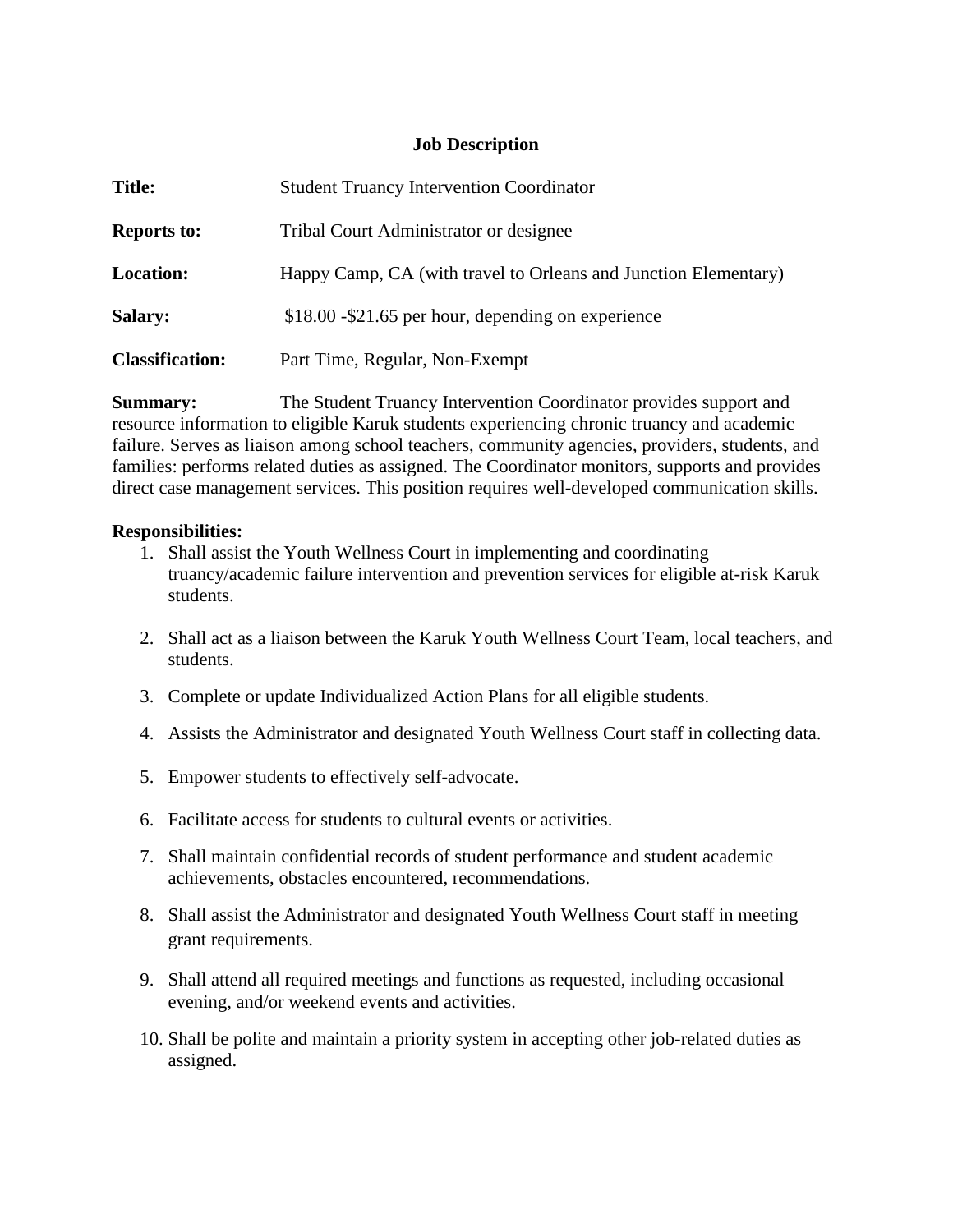#### **Qualifications:**

- 1. Have the ability to work effectively with Native American people in culturally diverse environments.
- 2. Have the ability to understand and follow oral and written instructions.
- 3. Have the ability to manage time well and work under stressful conditions with an even temperament.
- 4. Have the ability to establish and maintain harmonious working relationships with students, other employees and the public.
- 5. Have the ability to motivate learning in an educational setting; ability to maintain confidentiality.
- 6. Have ability to coordinate and/or perform multiple tasks of a complex nature requiring discerning judgement.
- 7. Have demonstrated ability to exercise tact, discretion, and capacity to inspire cooperation and confidence among students.
- 8. Have the ability to use a variety of computer programs and in particular understand, and when necessary, operate software such as Windows, MS Office Suite applications.

#### **Requirements:**

- 1. Must have a high school diploma or equivalent; and one year of higher education with a GPA of 2.0 or higher or a successful work history with youth.
- 2. Must have demonstrated ability to understand Native American perspectives and establish excellent rapport with Native American students.
- 3. Must have completed mandated reporter training and CPR/First Aid or be willing to complete both trainings within 30 days of hire.
- 4. Must have excellent organizational skills; ability to work independently.
- 5. Must have demonstrated ability to speak clearly and communicate effectively in face-toface, email, and telephone communications.
- 6. Must have excellent computer skills; previous experience with online, videoconferencing and other technology-mediated instructional methods.
- 7. Must have demonstrated previous experience with records management.
- 8. Shall be readily available for local and out of the area travel as required for job related training.